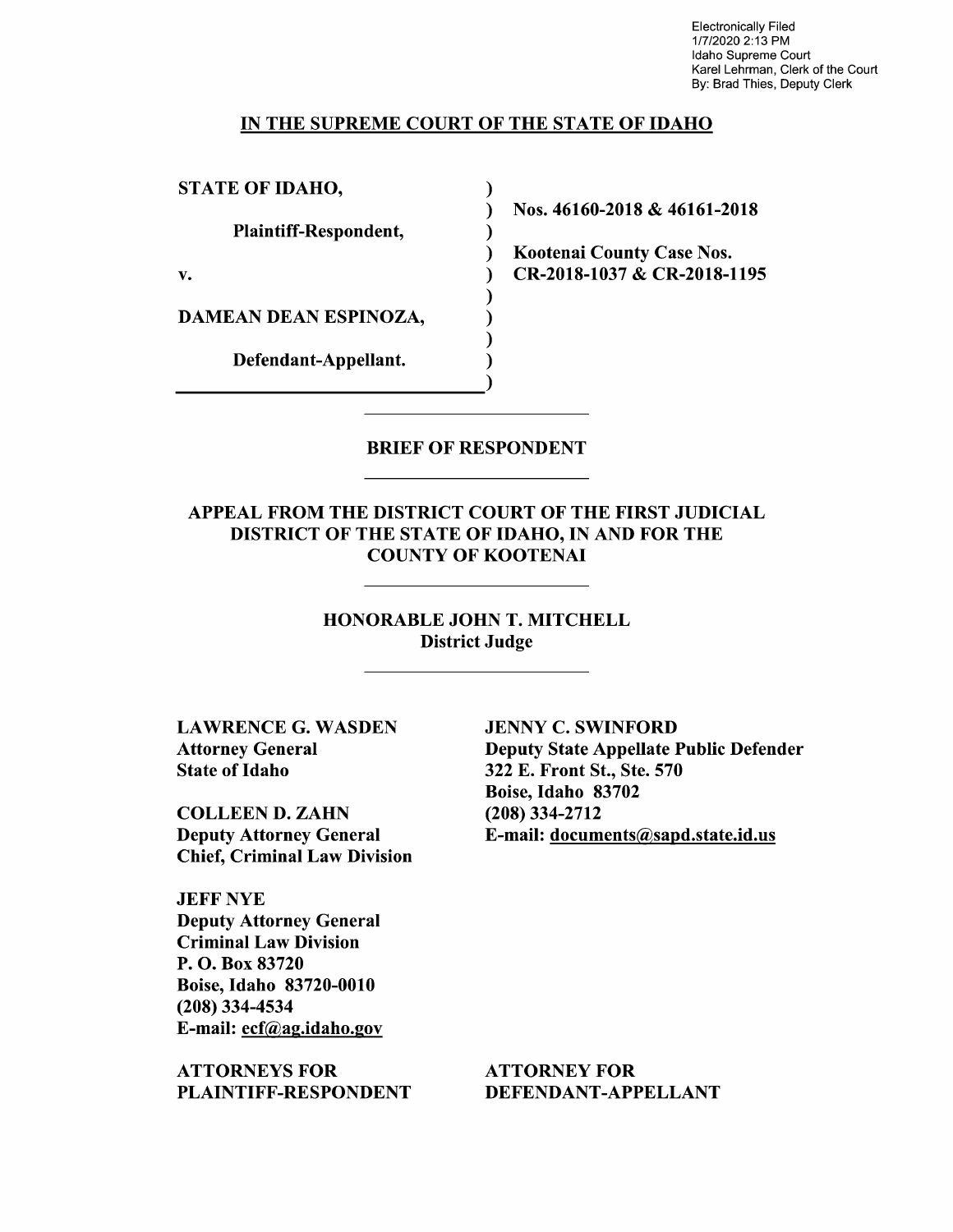# **TABLE OF CONTENTS**

## **PAGE**

| $\textbf{STATEMENT OF THE CASE} \textcolor{red}{\textbf{STATEMENT}} \textbf{OF THE CASE} \textcolor{red}{\textbf{STATEMENT}} \textbf{OF} \textbf{THE CASE} \textcolor{red}{\textbf{STATEMENT}} \textbf{SP} \textbf{SP} \textbf{SP} \textbf{SP} \textbf{SP} \textbf{SP} \textbf{SP} \textbf{SP} \textbf{SP} \textbf{SP} \textbf{SP} \textbf{SP} \textbf{SP} \textbf{SP} \textbf{SP} \textbf{SP} \textbf{SP} \textbf{SP} \textbf{SP} \textbf{SP} \textbf{SP} \textbf{SP} \textbf{SP} \textbf{SP}$ |  |
|-------------------------------------------------------------------------------------------------------------------------------------------------------------------------------------------------------------------------------------------------------------------------------------------------------------------------------------------------------------------------------------------------------------------------------------------------------------------------------------------------|--|
|                                                                                                                                                                                                                                                                                                                                                                                                                                                                                                 |  |
|                                                                                                                                                                                                                                                                                                                                                                                                                                                                                                 |  |
|                                                                                                                                                                                                                                                                                                                                                                                                                                                                                                 |  |
|                                                                                                                                                                                                                                                                                                                                                                                                                                                                                                 |  |
|                                                                                                                                                                                                                                                                                                                                                                                                                                                                                                 |  |
|                                                                                                                                                                                                                                                                                                                                                                                                                                                                                                 |  |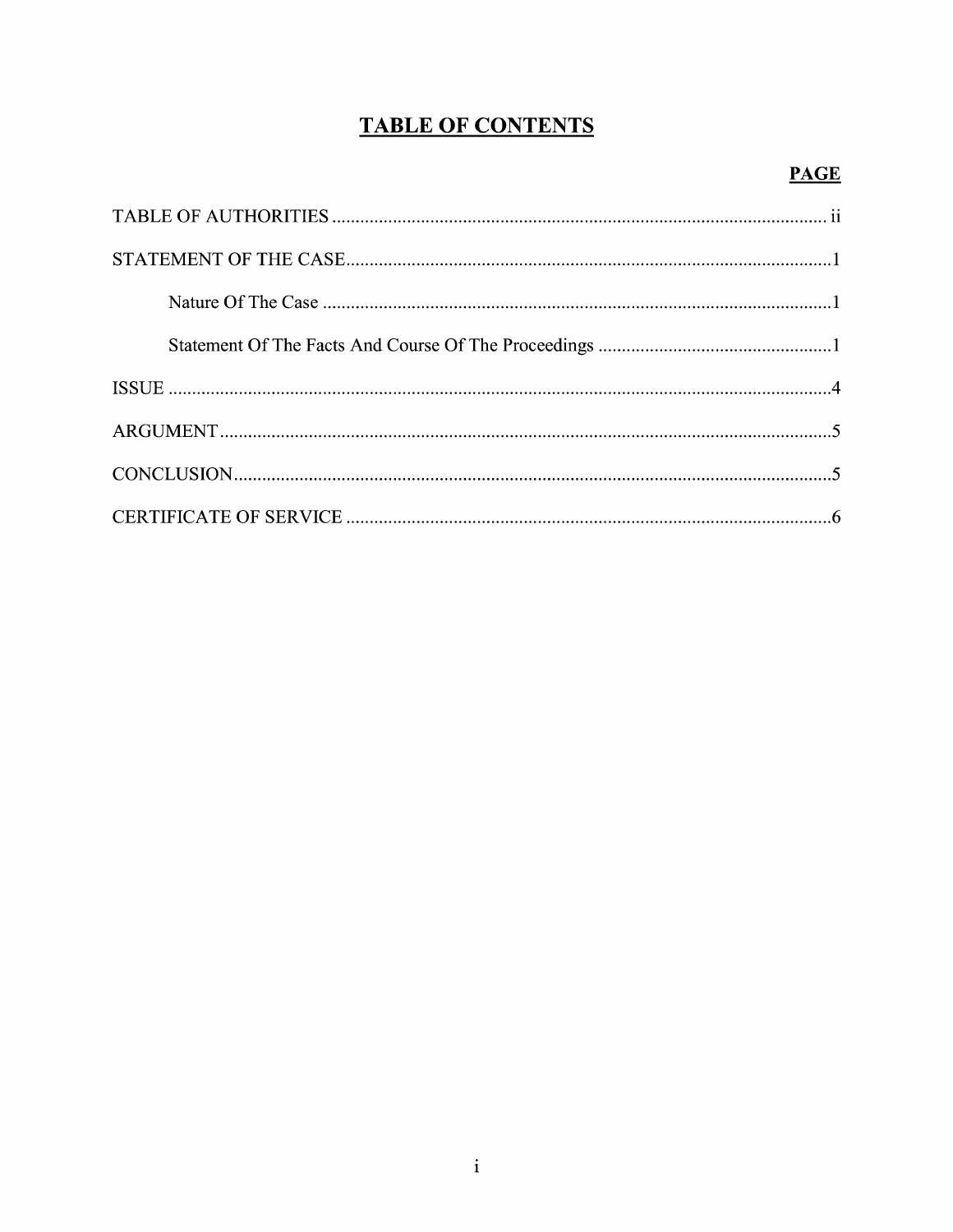# TABLE OF AUTHORITIES

| <b>CASES</b>             | <b>PAGE</b> |
|--------------------------|-------------|
|                          |             |
|                          |             |
| <b>OTHER AUTHORITIES</b> |             |
|                          |             |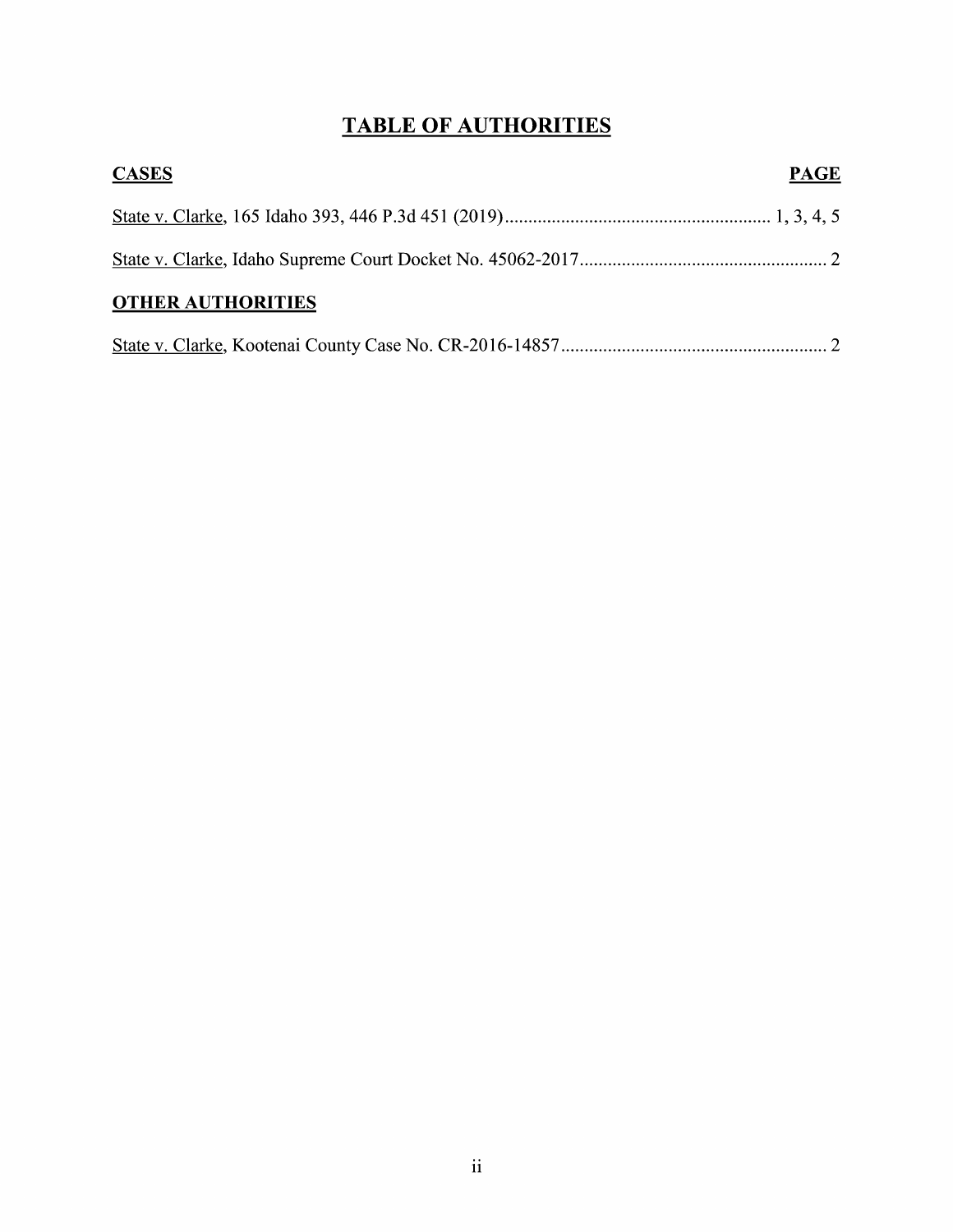#### STATEMENT OF THE CASE

#### Nature Of The Case

Damean Dean Espinoza challenges the district court's denial 0f his motion t0 suppress evidence following his warrantless arrest for a misdemeanor committed outside the arresting officer's presence. He argues this Court's decision in State V. Clarke, 165 Idaho 393, 446 P.3d 451 (2019), requires suppression.

#### Statement Of The Facts And Course Of The Proceedings

After a suppression hearing, the district court made the following findings of fact: Officers Johnson and Koontz responded to a reported assault at an Exxon gas station. (46160 R., p.64.) "Neither Officer Johnson nor Officer Koontz observed the assault take place." (46160 R., p.64.) Officer Johnson interviewed the alleged Victim, and Officer Koontz interviewed Damean Dean Espinoza, the alleged assaulter. (46160 R., pp.64-65.) Based 0n the interviews, Officer Johnson arrested Espinoza for misdemeanor assault.  $(46160 \text{ R}., pp.64-65.)$  In a search incident to Espinoza's arrest, Officer Johnson found what he believed to be heroin on Espinoza's person. (46160 R., p.65.)

few months later, Detective Williamson secured an arrest warrant for Espinoza. (46160 R., p.65.) "The arrest warrant was for possession of a controlled substance with intent to deliver, which stemmed from the heroin seized as a result of [Espinoza's] [earlier] arrest." (46160 R., p.65.) Detective Williamson arrested Espinoza pursuant to the arrest warrant. (46160 R., p.65.) In a search incident to Espinoza's arrest, Detective Williamson found what he believed to be contraband 0n Espinoza's person. (46160, R., p.65.)

The state charged Espinoza With two crimes in two separate cases. (46160, R., pp.65-66.) In the first case, the state charged Espinoza with possession with the intent to deliver a controlled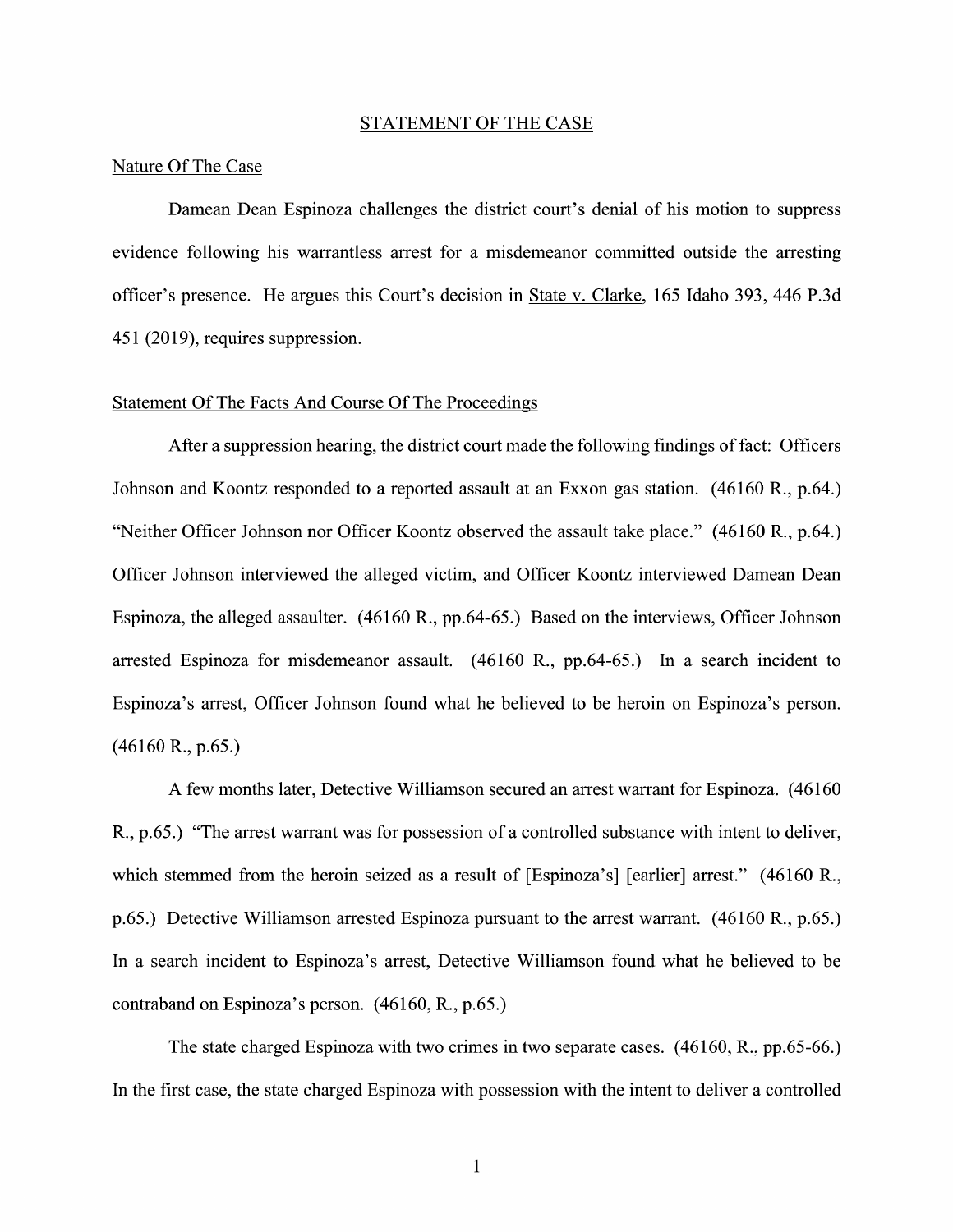substance based on the heroin found at the Exxon gas station subsequent to Espinoza's arrest. (46160, R., p.65.) In the second case, the state charged Espinoza With trafficking heroin based on the contraband found subsequent to Espinoza's later arrest pursuant to the search warrant. (46160 R., pp.65-66.) Espinoza filed a motion to suppress in both cases, alleging that his arrest for a misdemeanor committed outside of the presence of the officers at the Exxon gas station violated the Idaho Constitution. (46160, R., p.66; see 46160, R., pp.48-53.)

In its order denying Espinoza's motions to suppress, the district court observed that the "primary issue" was Whether Espinoza's "arrest for an alleged assault committed outside the presence 0f law enforcement was unconstitutional." (46160, R., pp.66-67.) The district court noted that it had already addressed the same issue in an unrelated case, State V. Clarke, Kootenai County Case No. CR-2016-14857, and took judicial notice of Clarke in Espinoza's case. (46160,  $R_{1}$ , p.67.) Consistent with its decision in Clarke, the district court found that the Idaho Constitution did not prohibit the officers from arresting Espinoza for a misdemeanor committed outside of their presence.  $(46160, R., pp.68-72.)$  The district court thus held that the search incident to Espinoza's arrest at the Exxon gas station was lawful and, consequently, that the search incident to Espinoza's arrest pursuant to the arrest warrant, which was supported by the evidence found from the first arrest, was also lawful. (46160, R., pp.68—75.)

Espinoza timely appealed in both cases (46160, R., pp.83-85; Aug., pp.4-6), and this Court consolidated the appeals (7/23/2018 Order to Consolidate Appeals for All Purposes). Espinoza then moved this Court to suspend his appellate proceedings until this Court reached a decision in State V. Clarke, Idaho Supreme Court Docket No. 45062-2017, Which was then pending on appeal, because "[t]he resolution of the issue in *Clarke* will likely impact or resolve the issue to be raised on appeal by Mr. Espinoza." (12/7/2018 Motion to Suspend the Appellate Proceedings.) This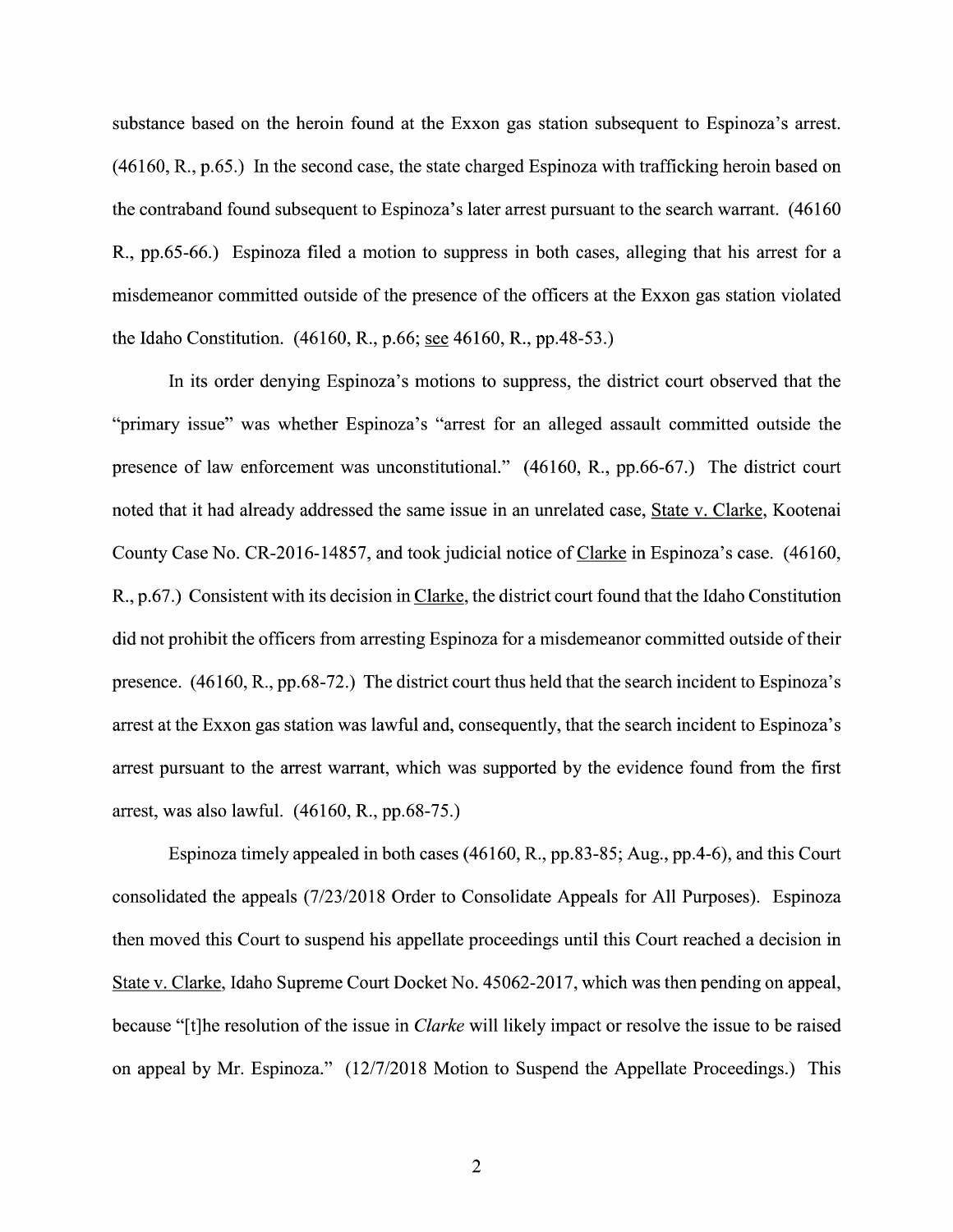Court granted Espinoza's motion and suspended the appellate proceedings "until the Remittitur is filed in State v. Clarke, Docket No. 45062." (12/27/2018 Order Granting Motion to Suspend the Appellate Proceedings.)

In Clarke, this Court reversed the district court's decision on the motion to suppress and held that the Idaho Constitution prohibits a law enforcement officer from arresting an individual for a misdemeanor committed outside of the officer's presence. See State v. Clarke, 165 Idaho 393, 383, 3446 P.3d 451, 457-58 (2019). In light of Clarke, Espinoza filed a motion to vacate his judgment and remand for further proceedings, and the state did not object. (See 8/29/2019 Stipulated Motion to Vacate Judgment 0f Conviction, Reverse Order, and Remand for Further Proceedings.) This Court denied the motion. (9/9/2019 Order Denying Stipulated Motion.)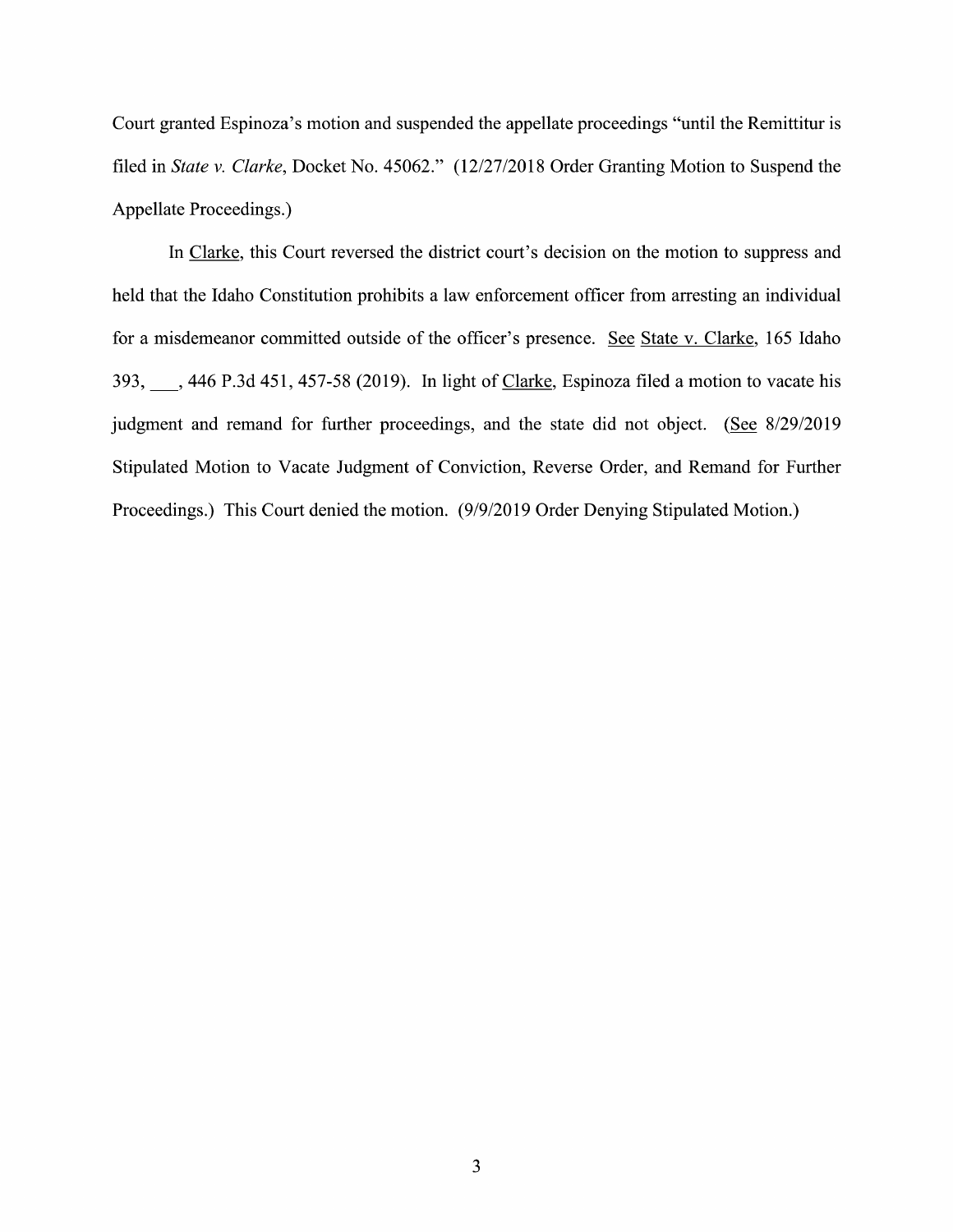## **ISSUE**

Espinoza states the issue 0n appeal as:

Did the district court err by denying Mr. Espinoza's motion to suppress evidence obtained from his warrantless arrest for a completed misdemeanor?

(Appellant's brief, p.6.)

The state rephrases the issue as:

Does State V. Clarke, 165 Idaho 393, 446 P.3d 451 (2019), require this Court to vacate Espinoza's judgment and remand his case to the district court for further proceedings?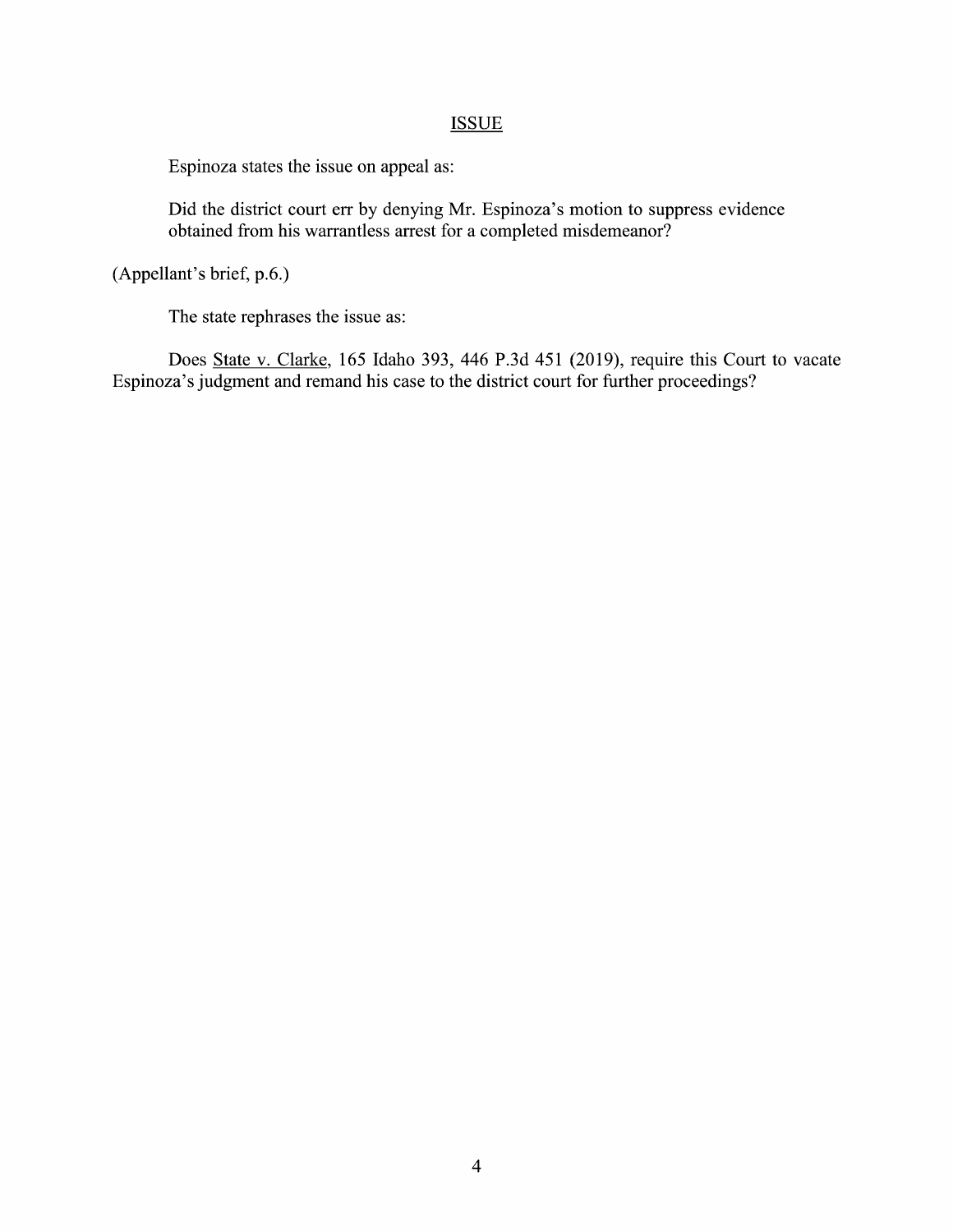#### ARGUMENT

This Court's decision in State V. Clarke, 165 Idaho 393, 446 P.3d 451 (2019), requires the result that Espinoza seeks. Here, as in Clarke, the critical question is whether the Idaho Constitution prohibits an officer from arresting an individual on the basis of a misdemeanor committed outside of the officer's presence. (46160 R., pp.66-68.) The district court here held that the Idaho Constitution does not prohibit such an arrest for the same reasons the same district court reached the same conclusion in Clarke. (46160 R., pp.66-74.) This Court, however, disagreed With the district court's analysis in Clarke and held that an officer in Idaho cannot make an arrest based on a misdemeanor committed outside of his presence. See 165 Idaho at , 446 P.3d at 457-58.

The holding in Clarke means that the district court's analysis here was erroneous under the applicable law. Thus, the state agrees that this Court should vacate Espinoza's judgment and remand this case for further proceedings.

### **CONCLUSION**

The state respectfully requests this Court vacate the district court's judgment and remand this case for further proceedings.

DATED this 7th day of January, 2020.

/s/ Jeff Nye JEFF NYE Deputy Attorney General